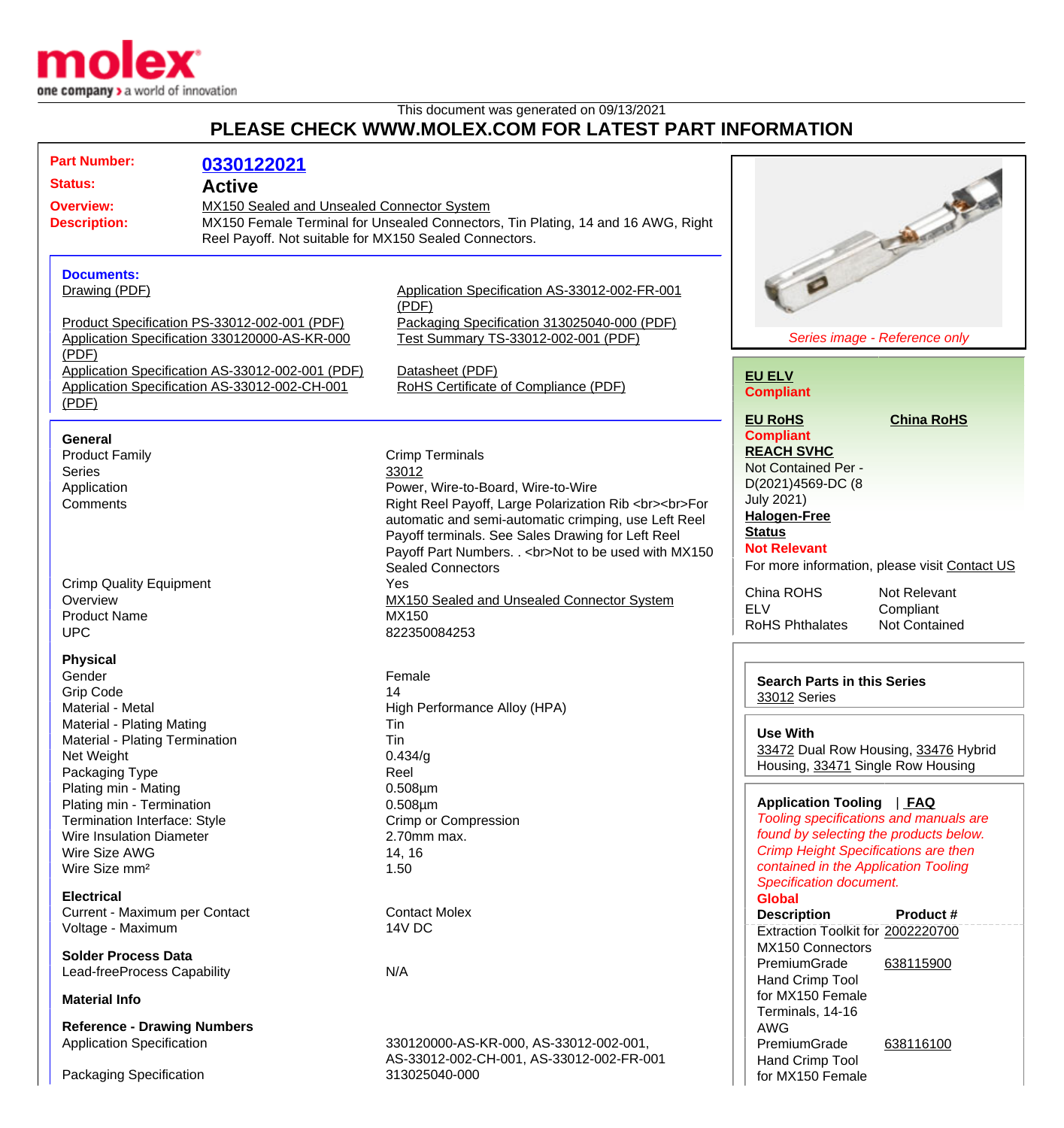Terminals for 1.00mm² and 1.50mm² Metric Wires Extraction Tool for [638131500](http://www.molex.com/molex/products/datasheet.jsp?part=active/0638131500_APPLICATION_TOOLIN.xml) MX150L, MX150, PT Bulb Socket, iGrid, SPOX, and Wire-to-Motor Terminals **ServiceGrade** Hand Crimp Tool for MX150 Crimp Terminals, 14-22 AWG [640160133](http://www.molex.com/molex/products/datasheet.jsp?part=active/0640160133_APPLICATION_TOOLIN.xml)

## This document was generated on 09/13/2021 **PLEASE CHECK WWW.MOLEX.COM FOR LATEST PART INFORMATION**